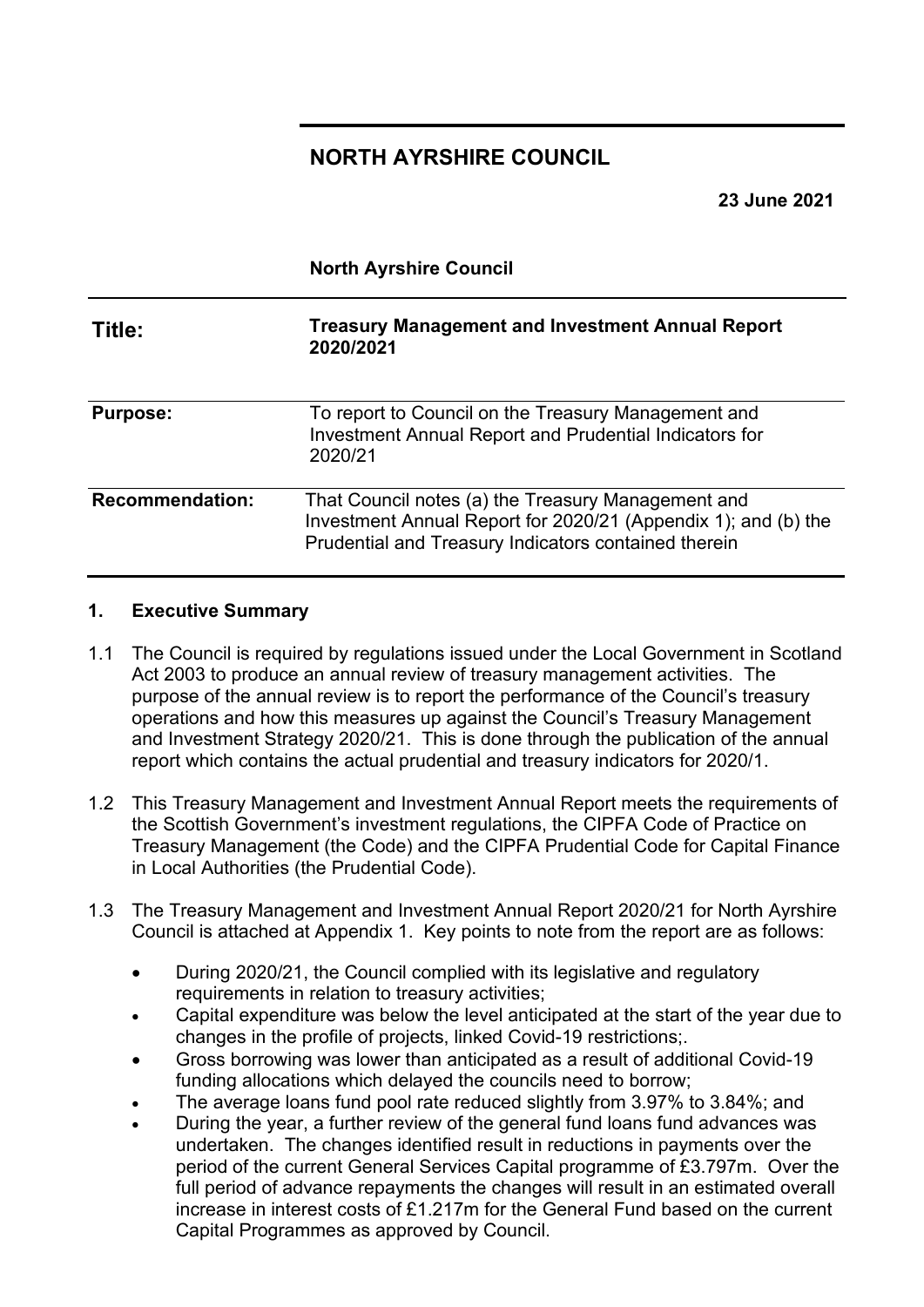#### **2. Background**

2.1 The Chartered Institute of Public Finance and Accountancy (CIPFA) Code of Practice for Treasury Management requires elected members to be provided with regular reports on treasury management activities. The 2020/21 Annual Treasury Management and Investment Strategy was approved by Council on 5th March 2020 and the mid-year report was submitted to the Cabinet on 10 November 2020. This final outturn report ensures full compliance with the CIPFA Code of Practice.

#### 2.2 **Current Position**

The 2020/21 annual report is attached at Appendix 1 and covers:

- Prudential and treasury indicators;
- Investment rate and outturn; and
- Performance measures.

#### 2.3 **Statutory Requirements**

During 2020/21 the Council complied with its legislative and regulatory requirements. It is a statutory duty for the Council to determine and keep under review its approved borrowing limits and prudential indicators. Details within the report demonstrate that the Council has operated within the treasury limits and prudential indicators as set out in the Council's 2020/21 Annual Treasury Management and Investment Strategy Statement (TMSS).

#### 2.4 **General Services and Housing Revenue Account (HRA)**

- 2.4.1**Capital Financing Costs**  the General Fund budget of £17.181m for financing costs and expenses on debt for 2020/21 was underspent by £3.820m, comparative information for the HRA was a budget of £9.960m and an underspend of £1.205m. The underspends are a result of a planned contribution to support the 10 year General Fund capital programme; the re-profiling of planned capital expenditure linked to the impact of Covid-19 restrictions; the continuing strategy to delay new external borrowing by utilising cash balances, resulting in savings on external interest costs; and the use of temporary borrowing from other local authorities.
- 2.4.2**Interest on Revenue Balances**  the General Fund budget of £0.387m for interest on its revenue balances with a reported under-recovery of £0.356m in 2020/21, comparative information for the HRA was a budget of £0.058m with a reported under recovery of £0.022m. The overall under-recovery reflects lower interest rates being offered by counterparties than previously anticipated due to the short term nature of investments required to align cash flow commitments alongside the actual profile of expenditure during 2020/21.
- 2.4.3In accordance with agreed policy, the net General Fund underspend of £3.464m has been transferred to the Loans Fund Reserve to support the funding strategy for the ten year capital investment programme.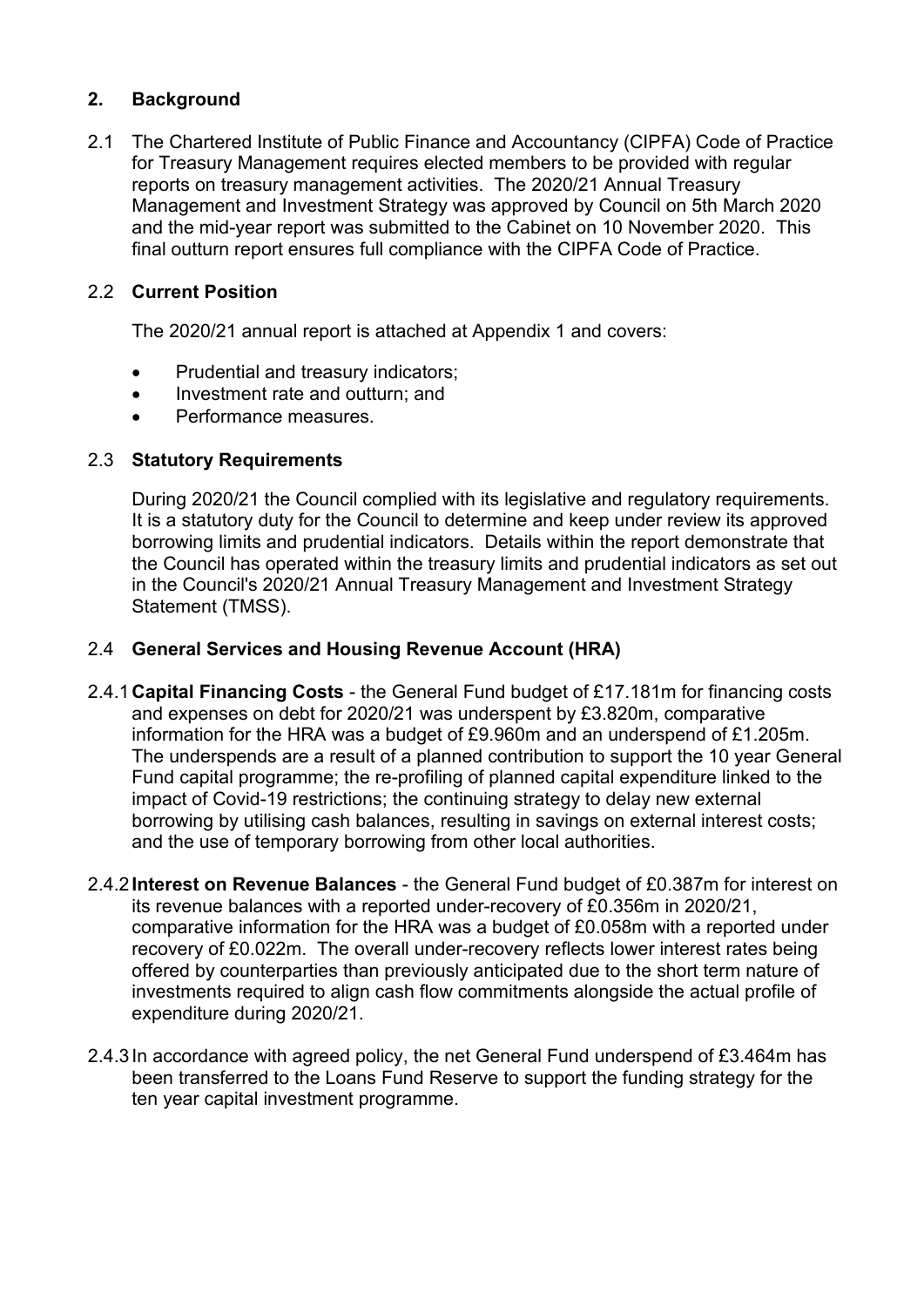#### **3. Proposals**

3.1 That Council notes (a) the contents of the Treasury Management and Investment Annual Report for 2020/21 (Appendix 1); and (b) the Prudential and Treasury Indicators contained therein.

### **4. Implications/Socio-economic Duty**

#### **Financial**

4.1 Capital Financing underspends within General Fund of £3.464m have been transferred to the Loans Fund Reserve in line with agreed policy.

Within the HRA, the underspend of £1.183m is part of the overall reported surplus which has been transferred to the HRA balance.

#### **Human Resources**

4.2 None.

#### **Legal**

4.3 The Local Government in Scotland Act 2003 and supporting regulations require the Council to produce an annual review of treasury management activities.

#### **Equality/Socio-economic**

4.4 None.

#### **Environmental and Sustainability**

4.5 None.

#### **Key Priorities**

4.6 The Treasury Management and Investment Annual Report aligns with the Council Plan by maximising resources and providing value for money to support financially sustainable delivery models.

#### **Community Wealth Building**

4.7 None.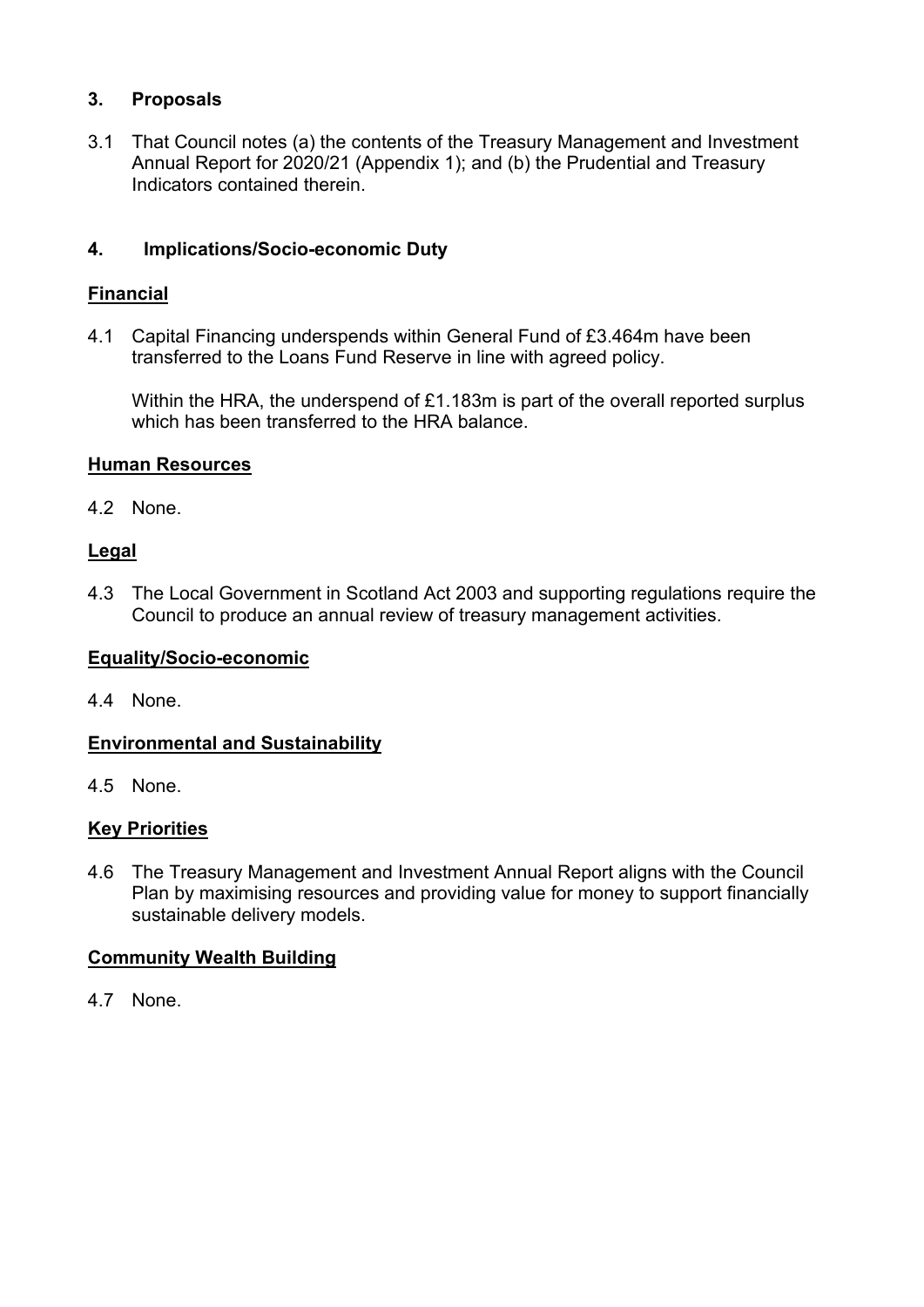#### **5. Consultation**

5.1 The Council's treasury advisors, Arlingclose Ltd, were consulted in the preparation of this report.

> Mark Boyd Head of Service (Finance)

For further information please contact **David Forbes, Senior Manager (Strategic Business Partner),** on **01294 324551**.

#### **Background Papers**

Treasury Management and Investment Mid-year Report 2020/21 – Cabinet 10 November 2020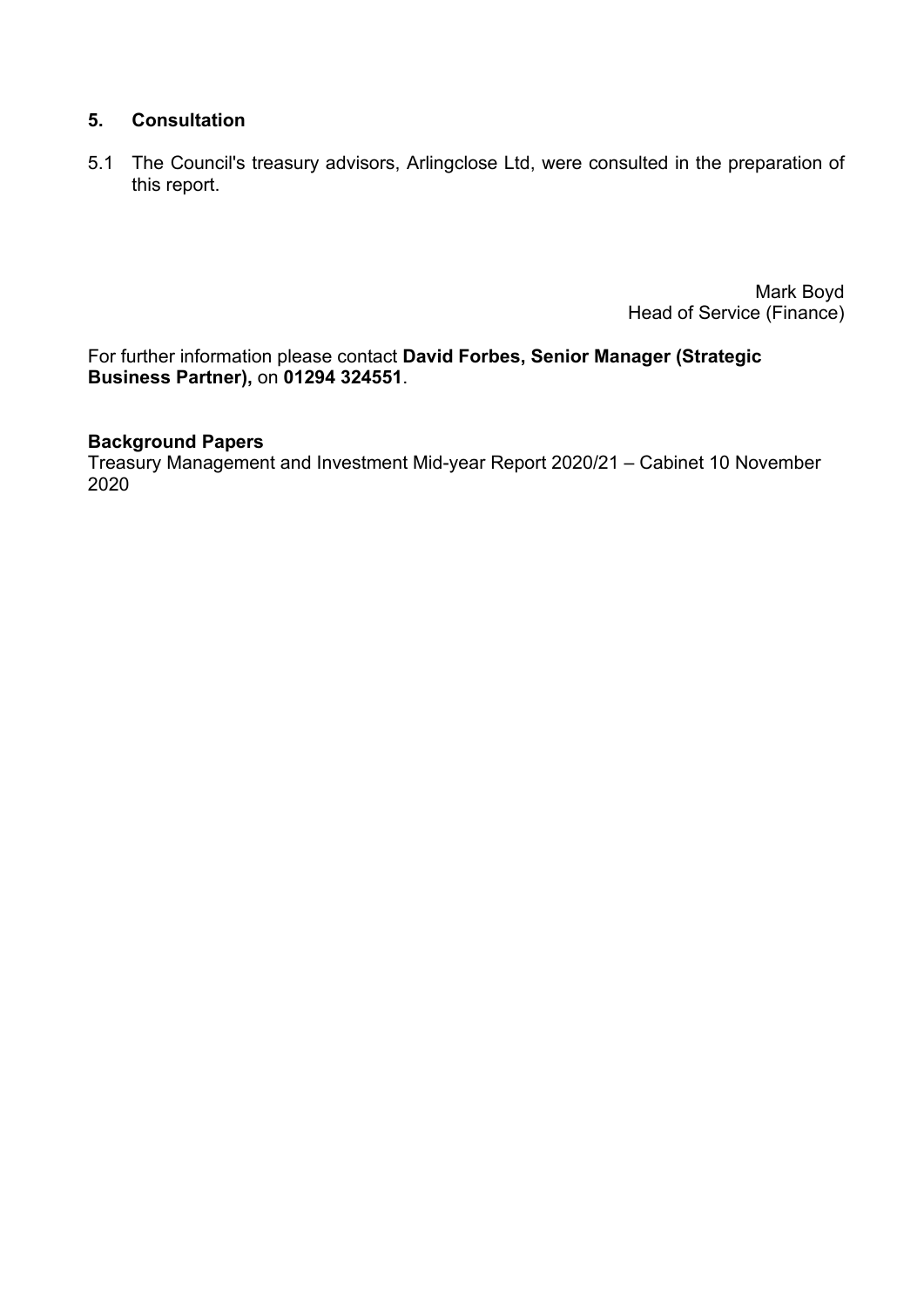**Appendix 1**



# **Annual Treasury Management and Investment Report**

2020/21

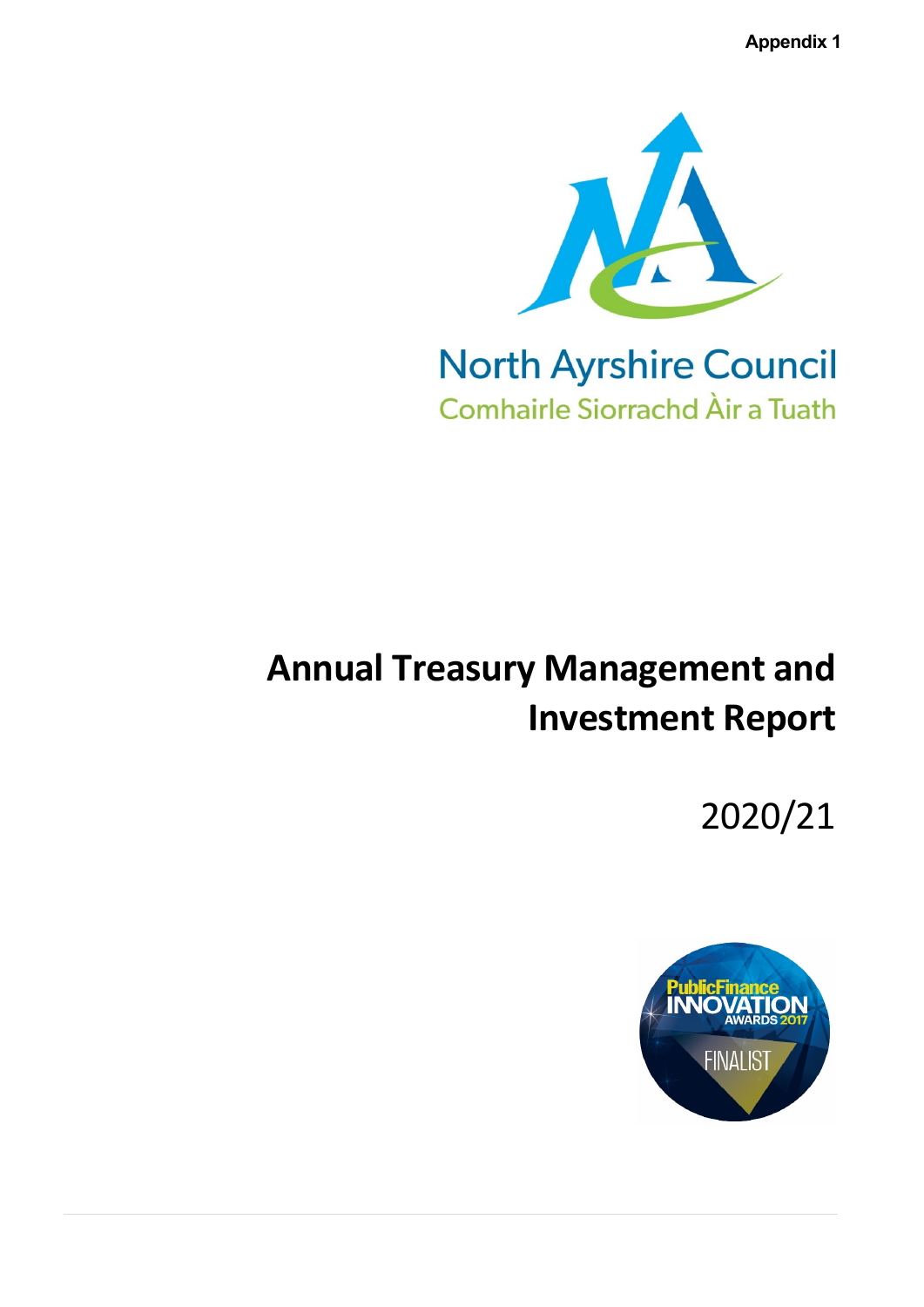## **Contents** Page

| 1. | Purpose                              |                                                         | $\overline{2}$ |  |
|----|--------------------------------------|---------------------------------------------------------|----------------|--|
| 2. |                                      | Executive summary                                       | 3              |  |
| 3. |                                      | Prudential and Treasury Indicators for 2020/21          | 5              |  |
|    | a.                                   | The Council's capital expenditure and financing 2020/21 |                |  |
|    |                                      | (Prudential Indicator 1)                                | 5              |  |
|    | b.                                   | The Council's overall borrowing need                    |                |  |
|    |                                      | (Prudential Indicator 2-3)                              | 6              |  |
|    | c.                                   | Limits to borrowing activity                            |                |  |
|    |                                      | (Prudential Indicator 4-6)                              | $\overline{7}$ |  |
|    | d.                                   | Treasury position at 31 March 2021                      |                |  |
|    |                                      | (Prudential Indicator 7-9)                              | 8              |  |
|    | e.                                   | Affordability PI                                        |                |  |
|    |                                      | (Prudential Indicator 10)                               | 11             |  |
| 4. | Investment rates and outturn 2020/21 |                                                         |                |  |
| 5. | Performance measurement<br>12        |                                                         |                |  |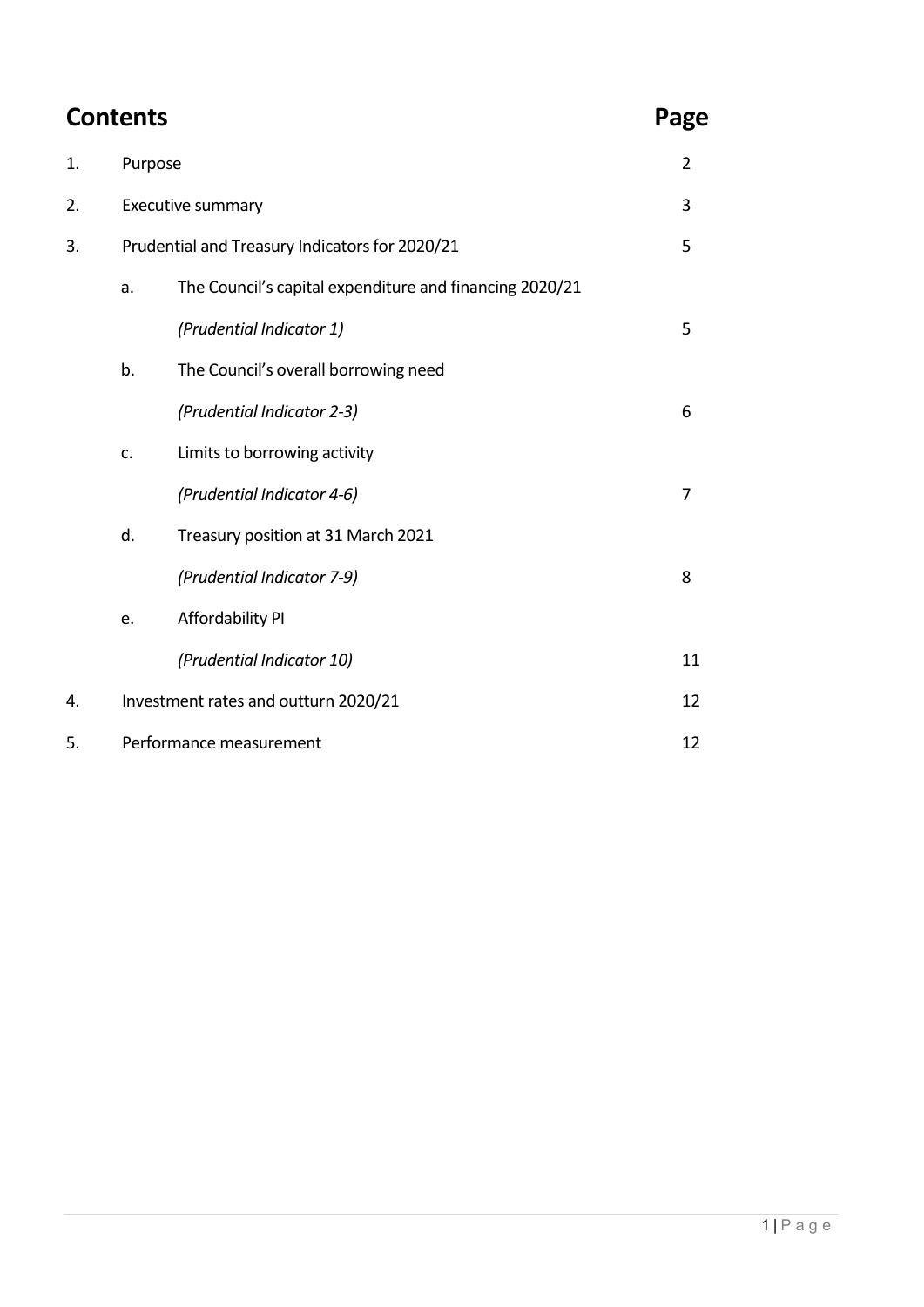# Annual Treasury Management and Investment Report 2020/21

### 1. Purpose

The Council is required by regulations issued under the Local Government in Scotland Act 2003 to produce an annual review of treasury management activities. The purpose of this annual review is to report the performance of the Council's treasury operation and how this measures up against the Council's Treasury Management and Investment Strategy 2020/21. This is done through the publication of the annual report and actual prudential and treasury indicators for 2020/21.

This report meets the requirements of the Scottish Government's investment regulations, the CIPFA Code of Practice on Treasury Management (the Code) and the CIPFA Prudential Code for Capital Finance in Local Authorities (the Prudential Code).

During 2020/21 the minimum requirement was that the following reports should be submitted to Elected Members:

- an annual treasury management and investment strategy (submitted to the Council on 5 March 2020)
- a mid-year treasury update report (submitted to the Cabinet on 10 November 2020)
- an annual review following the end of the year describing the activity compared to the strategy (this report)

Regulations place responsibility on members for the review and scrutiny of treasury management policy and activities. This report is therefore important in that respect as it provides details of the outturn position for treasury activities and highlights compliance with the Council's policies previously approved by members.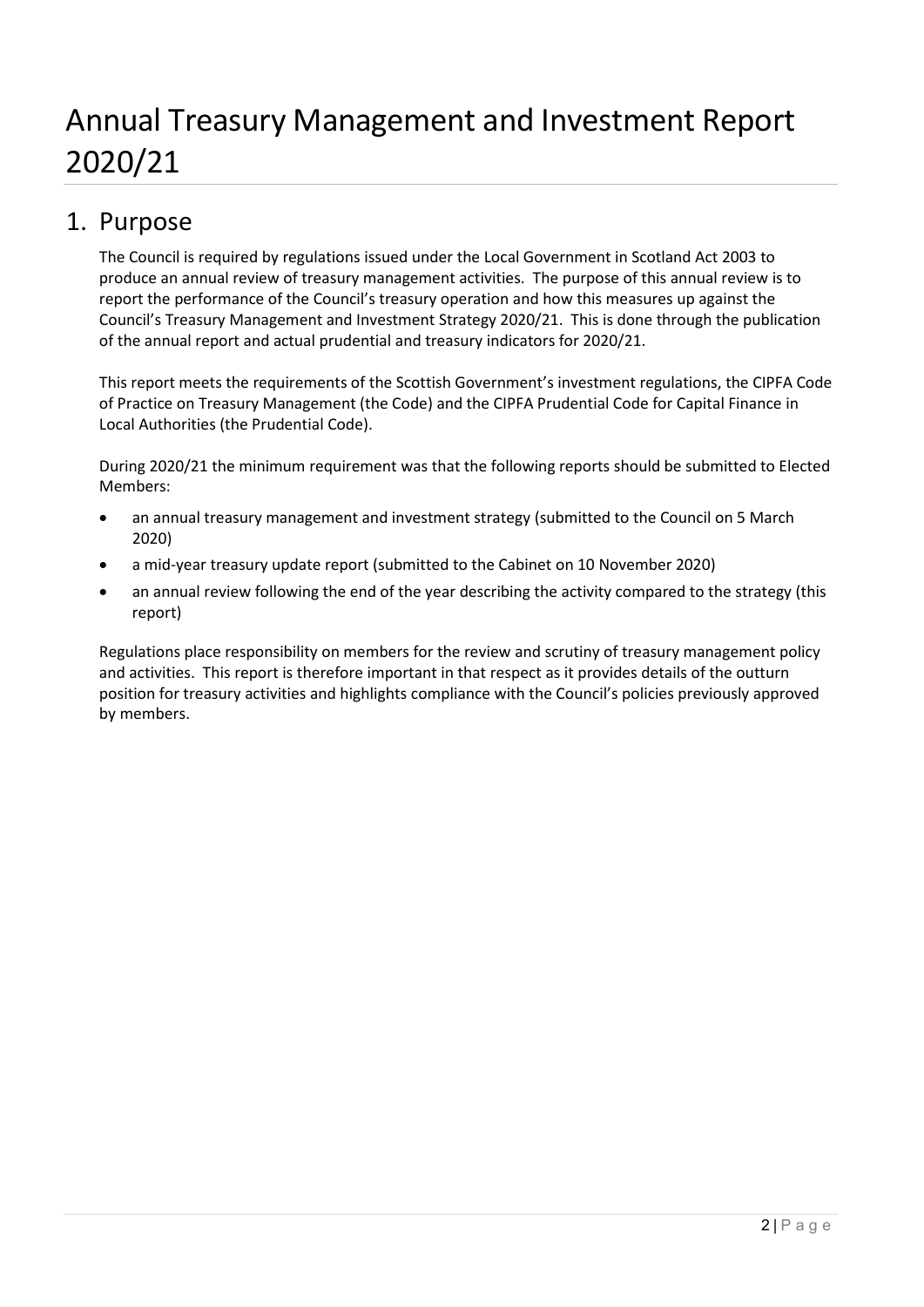### 2. Executive Summary

During 2020/21, the Council complied with its legislative and regulatory requirements.

The **key prudential and treasury indicators** detailing the impact of capital expenditure activities during the year, with comparators, are summarised below. In order to provide consistency within all the tables in this report, all figures exclude the Council's liabilities in respect of PPP/NPD unless otherwise stated.

#### **TABLE 1**

|                                           | 2019/20 | 2020/21*        | 2020/21       |
|-------------------------------------------|---------|-----------------|---------------|
| <b>Prudential and treasury indicators</b> | Actual  | <b>Estimate</b> | <b>Actual</b> |
|                                           | £m      | £m              | £m            |
| Capital expenditure (Indicator 1)         |         |                 |               |
| General services                          | 33.039  | 41.514          | 39.948        |
| <b>HRA</b>                                | 37.759  | 47.215          | 44.287        |
| <b>Total</b>                              | 70.798  | 88.729          | 84.235        |
| Capital Financing Requirement (CFR):      |         |                 |               |
| General services                          | 184.896 | 180.234         | 183.824       |
| <b>HRA</b>                                | 124.554 | 132.420         | 135.724       |
| <b>Total</b>                              | 309,450 | 312.654         | 319.548       |
| Gross borrowing (Indicator 4)             | 279.493 | 282.654         | 251.507       |
| Operational Boundary (Indicator 5)        | 330.009 | 330.068         | 333.483       |
| Authorised Limit (Indicator 6)            | 363.010 | 363.075         | 366.832       |
| Investments (Indicator 7)                 | 39.657  | 40.000          | 39.650        |

*\* All figures in this report reflect the latest estimate contained within the 2021/22 Annual Treasury Management and Investment Strategy*

A summary of performance is provided below with more detailed information provided in the body of the report.

Overall **Capital Expenditure** was below the level anticipated due to changes in the profile of projects, reflecting the impact of Covid-19 restrictions .

The **Capital Financing Requirement (CFR)** is the underlying borrowing requirements of the Council. The increase to the requirement during 2020/21 reflects the lower levels of Government Grant funding than previously anticipated.

**Gross Borrowing** reflects the actual borrowing which has been undertaken, this was lower than anticipated as a result of lower than anticipated Capital Expenditure and the utilisation of additional Covid-19 funding allocations, which has delayed the Council's need to borrow.

The **Operational Boundary** is the maximum we would anticipate borrowing to fund the current capital programme, building in flexibility for the timing of the different funding streams and principal repayments. Due largely to the use of internal funds, the Council's actual borrowing position is well within the Operational Boundary.

The **Authorised Limit** is a statutory limit; it is the maximum amount of borrowing determined by the Council and should not be exceeded. The Council has set the Authorised Limit at 10% above the Operational Boundary to give some flexibility to raise funds for future year capital investment.

As noted above, the Council continues to use its internal funds to delay borrowing to minimise costs but balances this with long term borrowing to support the agreed Capital Investment Programme and to reduce the Council's exposure to interest rate risk. No **new long term borrowing** took place in 2020/21.

The **average loans fund pool rate** is the total interest paid during the year as a percentage of the total loans fund advances. In 2020/21 this marginally decreased from 3.97% to 3.84%.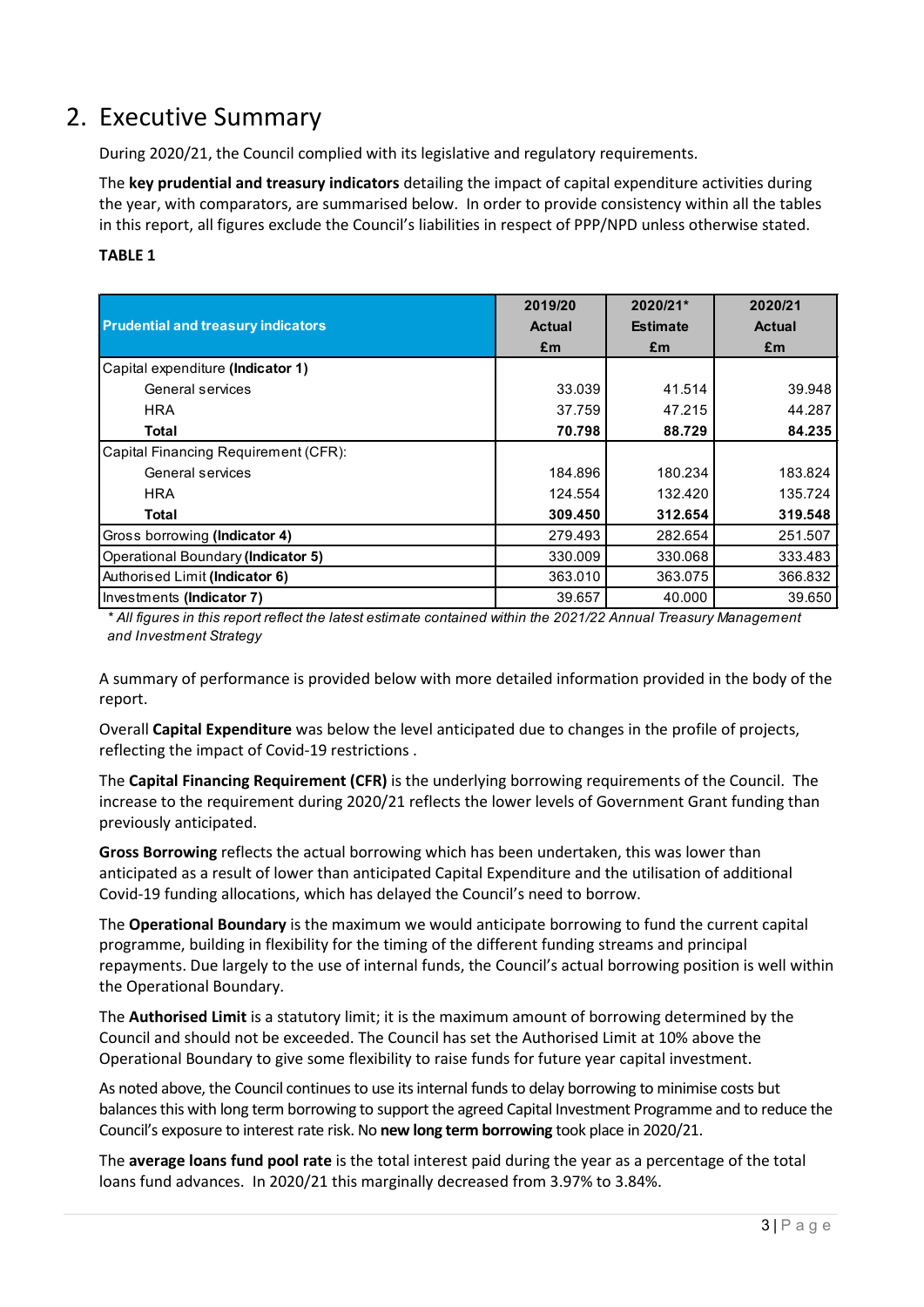The **maturity profile** and balance between **fixed and variable rate borrowing** mitigates the Council's exposure to interest rate variations either now or when loans require to be refinanced. A total of £50.950m of the Council's loans are at a variable rate, which is in line with the strategy.

**Affordability** of borrowing is measured by the percentage of financing costs relative to the net revenue stream of the General Fund and Housing Revenue Account; the percentage values were lower than estimated for both the General Fund and the Housing Revenue Account. Actuals for 2020/21 were 3% for the General Fund and 17.7% for the Housing Revenue Account. Capital expenditure impacts on the revenue budget through financing charges so it is essential the Council ensures the financing costs remain affordable and do not constitute an excessive proportion of the revenue resources available. From a General Fund perspective, the Scottish Local Authority average in 2019/20 was 6.94%, therefore demonstrating a prudent borrowing policy. For the HRA, the Scottish average in 2019/20 was 22.68%. The level of loan charges is deemed prudent and affordable within the framework of the 30 year Housing business plan.

The **average internal investment** rate was 0.25% compared to a target of 0.65%. The rate secured in 2019/20 was 0.80%. The lower return secured in 2020/21 reflects the bank rate being maintained at 0.1% since March 2020.

Other prudential and treasury indicators and supporting information can be found in the main body of this report.

#### **Conclusion**

The Head of Finance confirms that long-term borrowing is only undertaken for a capital purpose and that the statutory borrowing limit (the authorised limit) has not been breached.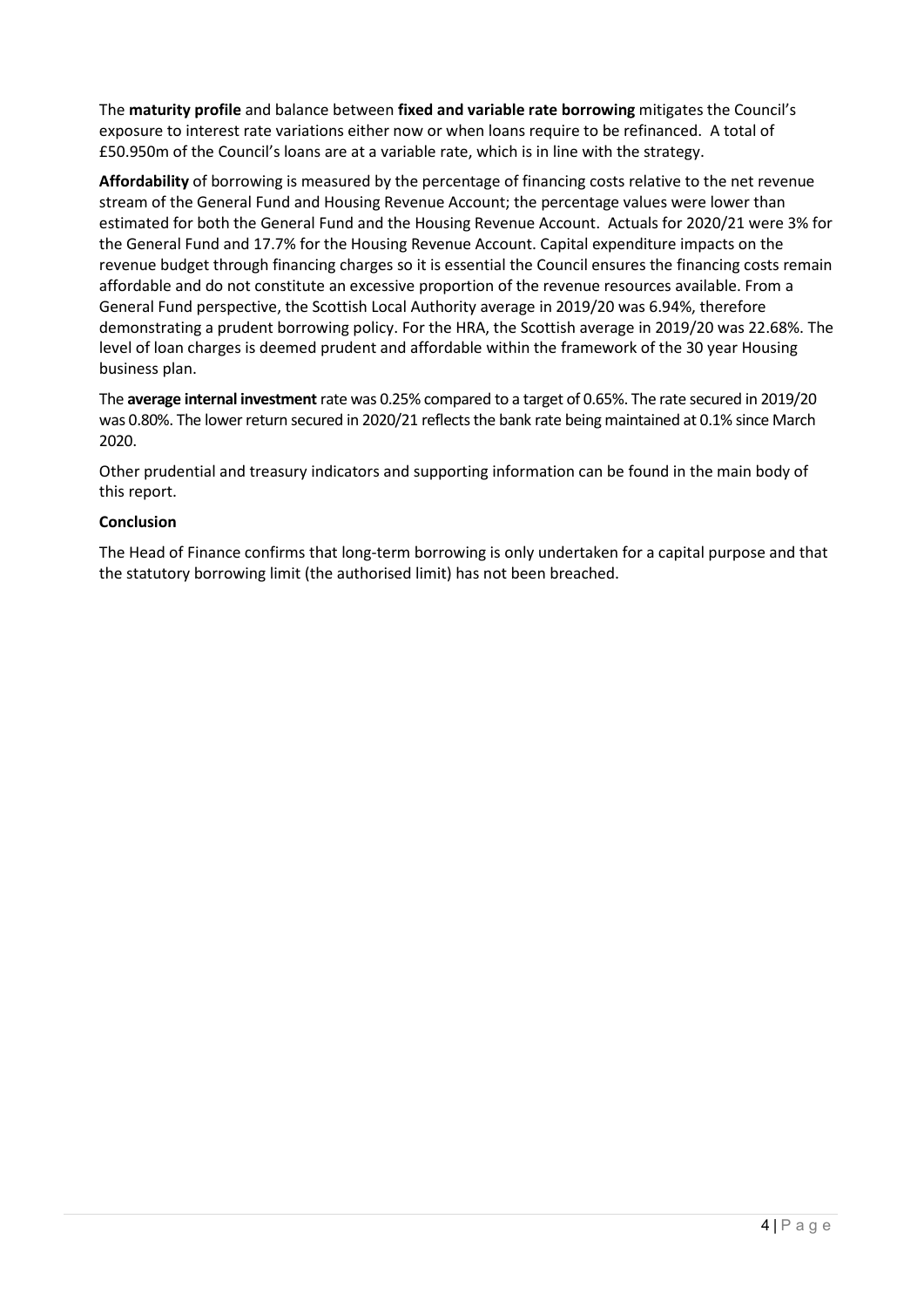### 3. Prudential and Treasury Indicators for 2020/21

The Prudential Code establishes a framework to ensure that councils demonstrate effective control over levels of, and decisions relating to, capital investment activity, including borrowing. Treasury indicators are used to ensure that risk is managed and controlled effectively. Together the Prudential and Treasury Indicators consider the affordability and impact of capital expenditure decisions.

These indicators help the Council to demonstrate public accountability in relation to borrowing and investments. As part of this accountability the report will summarise the following: -

- The Council's Capital Expenditure and Financing (section a);
- The Council's Overall Borrowing Need (section b);
- Limits to Borrowing Activity (section c);
- Treasury Position at 31 March 2021 (section d); and
- Affordability Prudential Indicators (section e);

### (a) The Council's Capital Expenditure and Financing 2020/21 (Prudential Indicator 1)

The Council incurs capital expenditure when it invests in its long-term assets. Capital Expenditure can be funded in two main ways:

- Financed immediately through the application of capital or revenue resources (capital receipts, capital grants, revenue contributions etc.), which have no impact on the Council's borrowing need; or
- If insufficient financing is available, or a decision is taken not to apply other resources, then capital expenditure will give rise to borrowing which needs to be approved as part of the Council's capital investment plans.

The tables below show the actual capital expenditure incurred in 2020/21 compared with the planned investment alongside the amount financed immediately and the amount which gave rise to borrowing.

#### **TABLE 2**

| <b>General Fund</b>               | 2019/20<br><b>Actual</b><br>£m | 2020/21<br><b>Estimate</b><br>£m | 2020/21<br><b>Actual</b><br>£m |
|-----------------------------------|--------------------------------|----------------------------------|--------------------------------|
| Capital expenditure (Indicator 1) | 33.039                         | 41.514                           | 39.948                         |
| Financed in year                  | 27.232                         | 41.514                           | 36.358                         |
| Unfinanced capital expenditure    | 5.807                          |                                  | 3.590                          |

| <b>HRA</b>                        | 2019/20<br><b>Actual</b><br>£m | 2020/21<br><b>Estimate</b><br>£m | 2020/21<br><b>Actual</b><br>£m |
|-----------------------------------|--------------------------------|----------------------------------|--------------------------------|
| Capital expenditure (Indicator 1) | 37.759                         | 47.215                           | 44.287                         |
| Financed in year                  | 30.249                         | 35.516                           | 29.285                         |
| Unfinanced capital expenditure    | 7.510                          | 11.699                           | 15.002                         |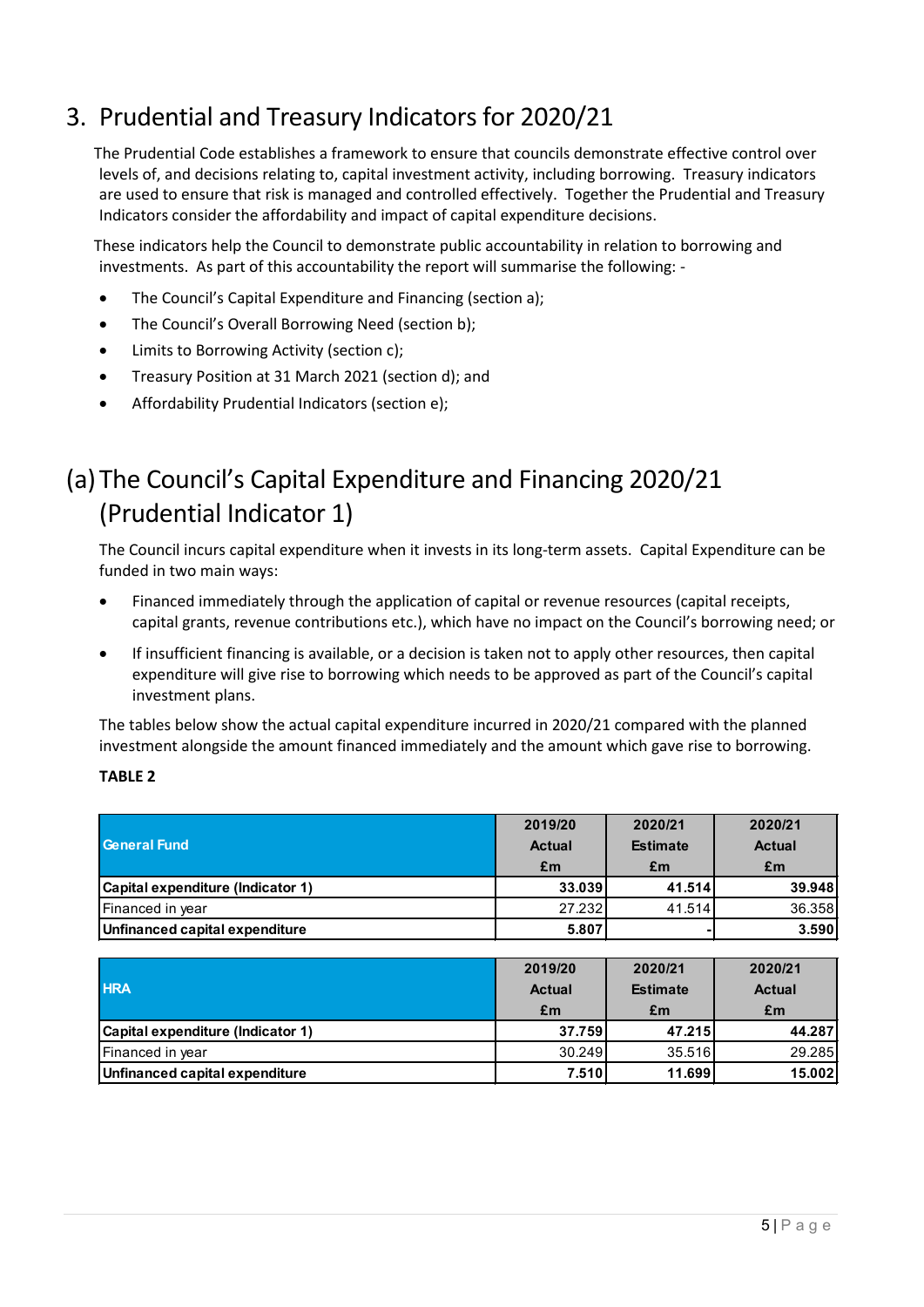### (b) The Council's Overall Borrowing Need (the Capital Financing Requirement) (Prudential Indicators 2 and 3)

This indicator outlines the Council's Capital Financing Requirement (CFR). The CFR is the total historic outstanding capital expenditure which has not been paid from either a capital or revenue resource and, therefore, needs to be funded from borrowing. It is essentially a measure of the Council's underlying borrowing need.

Part of the Council's treasury activity is to meet the funding requirements for this borrowing need. The treasury management section organises the Council's cash position to ensure that sufficient cash is available to meet the capital plans and cash flow requirements. This may be sourced through borrowing from external bodies (such as the Government, the Public Works Loan Board [PWLB], other Local Authorities, or the money markets), or utilising temporary cash resources within the Council.

The Council's underlying borrowing need (CFR) is not allowed to rise indefinitely. The Council is required to make an annual revenue charge, called the Loans Fund Principal Repayment. This is effectively a repayment of the borrowing need and it is charged to revenue over the life of the asset. This charge reduces the CFR each year. This differs from the treasury management arrangements which ensure that cash is available to meet capital commitments. External debt can also be borrowed or repaid at any time, but this does not change the CFR.

The total CFR can also be reduced by:

- the application of additional capital financing resources (such as capital receipts); or
- increasing the annual revenue charge

The Council's CFR for the year is a key prudential indicator and is shown below. The opening balance includes PPP/ NPD schemes on the balance sheet, which increases the Council's borrowing need. This is shown in order to give a complete picture of the Council's debt, however, no borrowing is actually required against these schemes as a borrowing facility is included in the contract and, as such, this is subsequently removed.

Table 3 shows that, based on historic capital expenditure and this year's capital expenditure, the Council has a cumulative underlying need to borrow £319.548m at 31 March 2021.

#### **TABLE 3**

| <b>CFR</b>                                        | 2019/20<br><b>Actual</b><br>£m | 2020/21<br><b>Estimate</b><br>£m | 2020/21<br><b>Actual</b><br>£m |
|---------------------------------------------------|--------------------------------|----------------------------------|--------------------------------|
| Opening balance                                   | 307.680                        | 309.450                          | 309.450                        |
| Add new PPP/NPD liability                         | 107.013                        | 95.988                           | 103.431                        |
| <b>Revised Opening Balance</b>                    | 414.693                        | 405.438                          | 412.881                        |
| Add unfinanced capital expenditure (General Fund) | 5.807                          |                                  | 3.590                          |
| Add unfinanced capital expenditure (HRA)          | 7.510                          | 11.699                           | 15.002                         |
| Less Loans Fund Principal Repayments              | (11.547)                       | (8.495)                          | (8.494)                        |
| Sub-total                                         | 416.463                        | 408.642                          | 422.979                        |
| Less PPP/NPD lease repayments                     | (107.013)                      | (95.988)                         | (103.431)                      |
| <b>Closing balance (Indicator 2)</b>              | 309,450                        | 312.654                          | 319.548                        |
| <b>Annual Change (Indicator 3)</b>                | 1.770                          | 3.204                            | 10.098                         |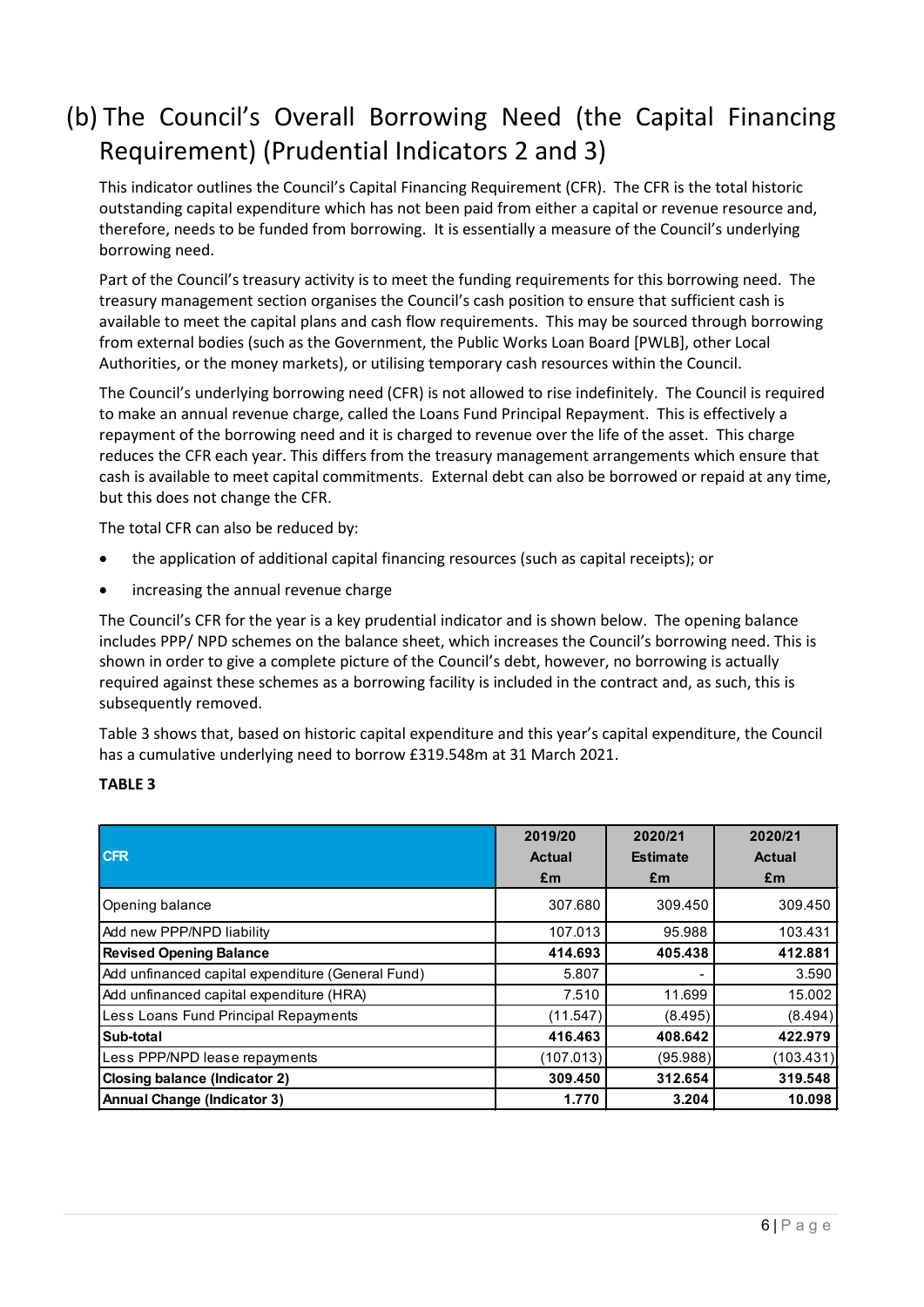### (c) Limits to Borrowing Activity (Prudential Indicators 4 - 6)

Borrowing activity is constrained by the prudential indicators for CFR and gross borrowing and by the authorised limit, to ensure that the Council operates its activities within well-defined limits.

#### **Gross borrowing and the CFR**

There is a need to ensure that gross debt does not, except in the medium term, exceed the total CFR (i.e. the Council does not borrow more than it needs to fund its capital programme). In exceptional circumstances Councils are allowed to borrow to cover the current financial year plus the next two financial years (i.e. to 2021/22). This provides some flexibility to borrow in advance where this is appropriate.

Table 4 highlights the Council's gross borrowing position against the CFR and confirms that the Council has complied with this prudential indicator as gross borrowing is currently within the CFR. The Council is currently under borrowed by £68.042m due to the continuing strategy to delay new external borrowing by utilising internal cash balances. The increase in the under borrowed position reflects the additional Covid-19 funding allocations received which has delayed the Councils requirement to borrow**.**

#### **TABLE 4**

|                                         | 2019/20  | 2020/21         | 2020/21       |  |
|-----------------------------------------|----------|-----------------|---------------|--|
|                                         | Actual   | <b>Estimate</b> | <b>Actual</b> |  |
|                                         | £m       | £m              | £m            |  |
| Gross borrowing position (Indicator 4)* | 279.493  | 282.654         | 251.507       |  |
| <b>ICFR</b>                             | 309.450  | 312.654         | 319.548       |  |
| (Under)/Over Borrowed Position          | (29.957) | (30.000)        | (68.042)      |  |

As part of its Annual Treasury Management Strategy the Council sets limits for external borrowing which it is not normally expected to exceed. These limits are explained below.

#### **The Operational Boundary (Indicator 5)**

The operational boundary is the expected maximum borrowing position of the Council during the year, taking account of the timing of various funding streams and the recharge of principal repayments from the revenue account. Periods where the actual position varies from the boundary are acceptable subject to the authorised limit not being breached.

#### **The Authorised Limit (Indicator 6)**

The authorised limit represents a limit beyond which external debt is prohibited. This limit is set by Council and can only be revised by Cabinet approval. It reflects the level of external borrowing which, while not desirable, could be afforded in the short term but is not sustainable in the longer term. The current limit is set at 10% above the operational boundary.

The following graph shows the trend of the Council's gross borrowing against approved limits. This demonstrates that during 2020/21 the Council's gross borrowing was within both the operational boundary and the authorised limit by a very significant margin, due largely to the continuing strategy to delay new external borrowing by utilising internal cash balances.

Information on the re-profiling of capital expenditure can be found in the 'Capital Programme Performance to 31 March 2021' report, presented to Cabinet on 15 June 2021.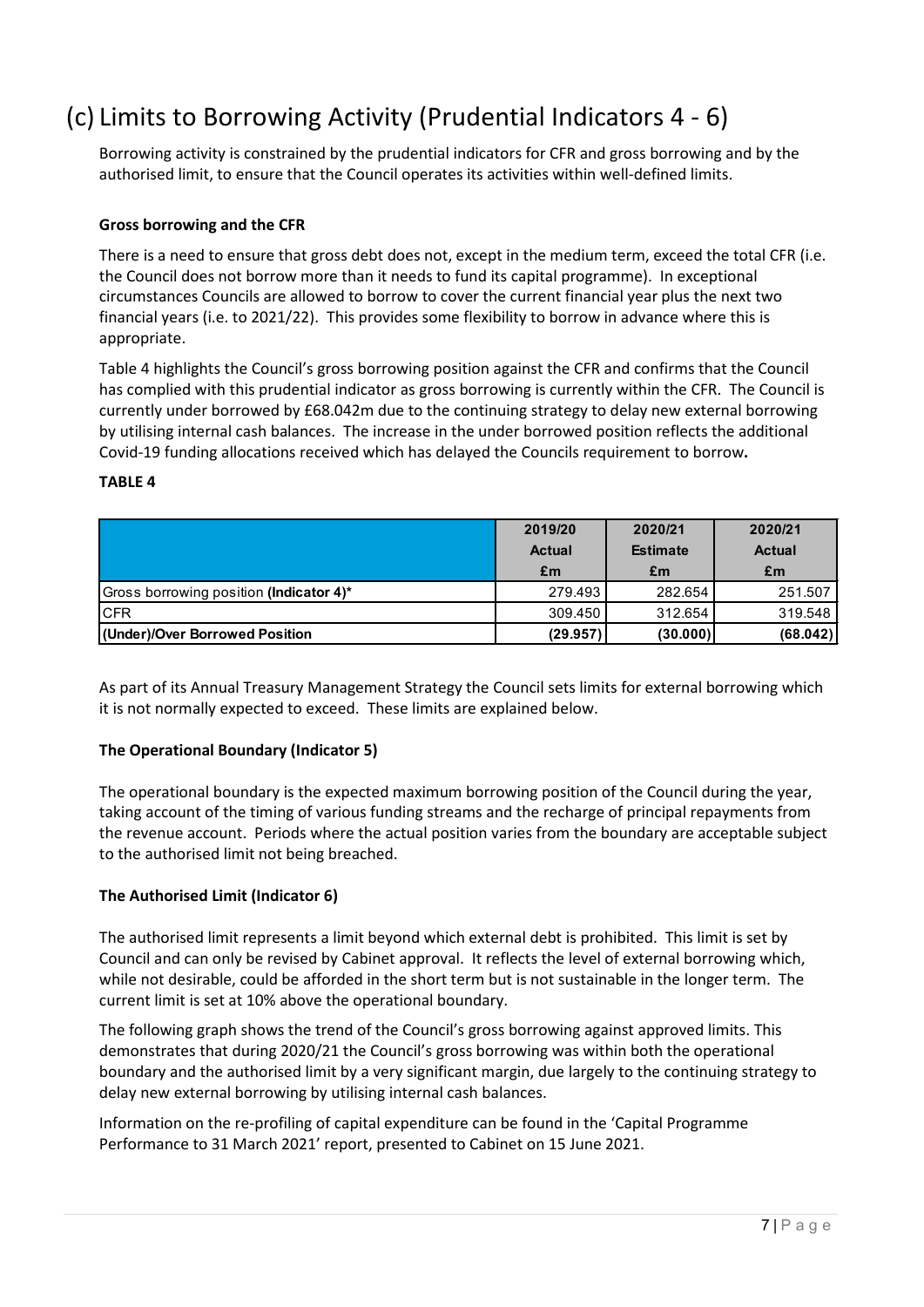



### (d)Treasury Position at 31 March 2021 (Prudential Indicators 7 -9)

The Council's debt and investment position is organised by the treasury management service to ensure adequate liquidity for revenue and capital activities, security for investments and to manage risks within agreed parameters. Procedures and controls to achieve these objectives are well established both through Member reporting and through the Council's Treasury Management Practices.

### Borrowing Strategy for 2020/21

The borrowing strategy for 2020/21 anticipated bank interest rates remaining at 0.75% and that there would be marginal increases in the medium and longer term fixed borrowing rates during 2020/21. Variable, or short-term rates, were expected to be the cheaper form of borrowing over the period. Continued economic uncertainty promoted a cautious approach, whereby investments continue to be dominated by low counterparty risk considerations, resulting in relatively low returns compared to borrowing rates.

The start of the financial year saw many central banks cutting interest rates as lockdowns, in response to the coronavirus pandemic, caused economic activity to grind to a halt. The Bank of England cut Bank Rate to 0.1% and it remained at this level throughout the year.

Following a consultation during 2020 on the PWLB future lending terms, the PWLB rate was lowered by 1 percent in November 2020. However, PWLB loans are no longer available to local authorities planning to buy investment assets primarily for yield. There are no plans for North Ayrshire Council to undertake any activities which would limit its access to PWLB loans.

In response to the Coronavirus pandemic, the UK Government provided a range of range of fiscal stimulus measures, the size of which has not been seen in peacetime. The Council received significant additional funding from the Scottish Government to tackle the impacts of the pandemic. As a result, the Council held higher investment balances during the year and utilised internal resources to meet its in year borrowing requirements.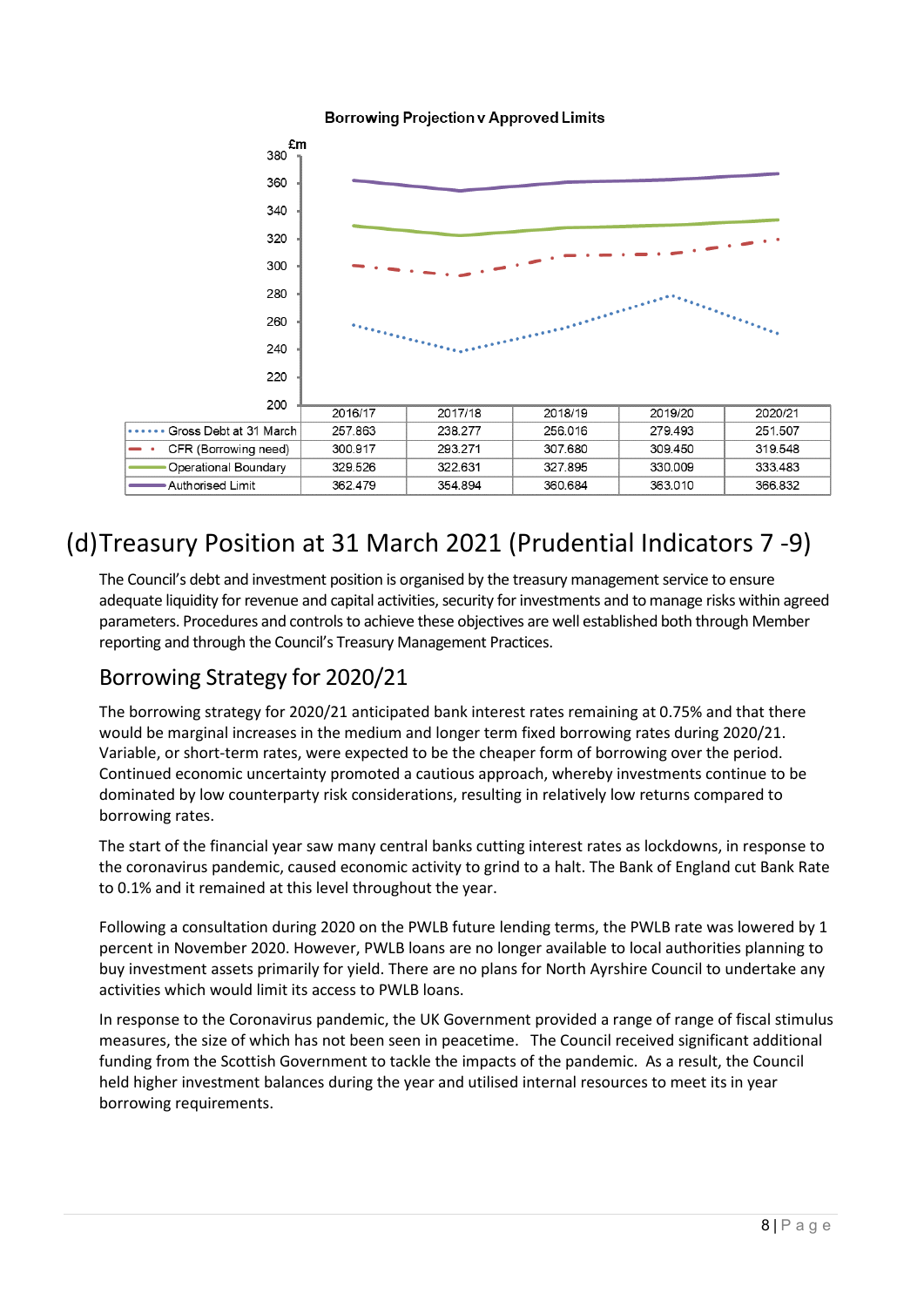### Borrowing Outturn for 2020/21

At the beginning and end of 2020/21, the Councils treasury position was as follows:

#### **TABLE 5**

|                          | <b>31 March 2020</b><br><b>Principal</b> | Rate/Return   | 31 March 2021<br><b>Principal</b> | Rate/Return |
|--------------------------|------------------------------------------|---------------|-----------------------------------|-------------|
|                          | £m                                       | $\frac{9}{6}$ | £m                                | $\%$        |
| Fixed rate funding:      |                                          |               |                                   |             |
| - PWLB                   | 201.831                                  | 4.95%         | 183.943                           | 4.60%       |
| -Local Authorities       | 25.000                                   | 0.76%         | 15.000                            | 0.42%       |
| -Market                  | 1.712                                    | 7.47%         | 1.614                             | 7.93%       |
| Variable rate funding:   |                                          |               |                                   |             |
| - Market                 | 50.950                                   | 5.33%         | 50.950                            | 5.33%       |
| <b>Total debt</b>        | 279.493                                  | 4.66%         | 251.507                           | 4.52%       |
| <b>CFR</b>               | 309.450                                  |               | 319.548                           |             |
| Over / (under) borrowing | (29.957)                                 |               | (68.041)                          |             |
| Investments:             |                                          |               |                                   |             |
| - Internally managed     | 39.657                                   | 0.80%         | 42.258                            | 0.25%       |
| <b>Total investments</b> | 39.657                                   |               | 42.258                            |             |

The Council's gross debt position decreased by £27.986 during 2020/21. A summary of the movement is outlined below.

| <b>Category of Debt</b>          | <b>Activity</b>  |                |
|----------------------------------|------------------|----------------|
| Fixed - PWLB                     | Repayment        | £m<br>(17.888) |
| <b>Fixed - Local Authorities</b> | Repayment        | (10.000)       |
| <b>Fixed - Market</b>            | Repayment        | (0.098)        |
| l Variable - Market              | Recategorisation | 0.000          |
| Net Decrease in Debt             |                  | (27.986)       |

In accordance with the agreed strategy and taking appropriate cognisance of investment concerns, both in terms of counterparty risk and low returns on investment, the Council used internal short-term cash reserves to temporarily fund its remaining borrowing requirement.

#### **Rescheduling**

No rescheduling was done during the year as the average differential between PWLB new borrowing rates and premature repayment rates made rescheduling not viable.

All investments at 31 March 2021 mature within one year in line with the Annual Treasury Management and Investment Strategy. (Indicator 7)

The maturity structure of the debt portfolio (Indicator 8) at 31 March 2021 is included in Table 6 and shows the period when the Council is required to repay and/or refinance debt. It is important to ensure a reasonable spread of debt to mitigate against high exposure levels in respect of refinancing. The current profile ensures this: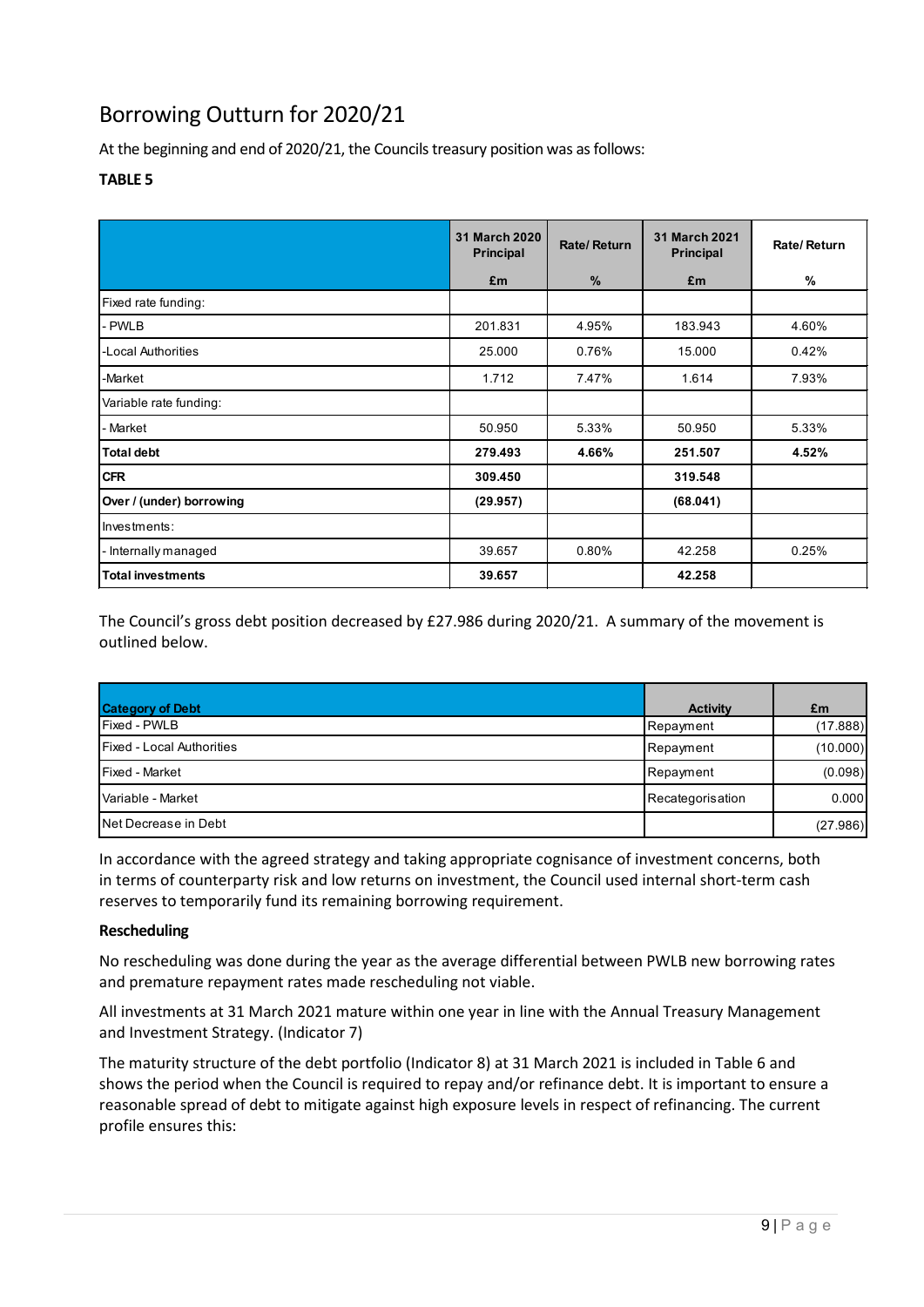#### **TABLE 6**

|                                | 31 March 2020<br>Actual | 31 March 2020<br>Actual | 31 March 2021<br>Actual | 31 March 2021<br>Actual |
|--------------------------------|-------------------------|-------------------------|-------------------------|-------------------------|
|                                | £m                      | $\frac{9}{6}$           | £m                      | $\%$                    |
| Under 12 months                | 81.838                  | 29%                     | 43.929                  | 17%                     |
| 12 months and within 24 months | 2.888                   | 1%                      | 2.961                   | 1%                      |
| 24 months and within 5 years   | 8.819                   | 3%                      | 8.931                   | 4%                      |
| 5 years and within 10 years    | 20.995                  | 8%                      | 25.620                  | 10%                     |
| 10 years and within 20 years   | 33.640                  |                         | 31.152                  |                         |
| 20 years and within 30 years   | 12.425                  |                         | 7.025                   |                         |
| 30 years and within 40 years   | 106.887                 | 59%                     | 106.887                 | 68%                     |
| 40 years and within 50 years   | 2.000                   |                         | 15.000                  |                         |
| 50 years and above             | 10.000                  |                         | 10.000                  |                         |
| <b>Total Borrowing</b>         | 279.493                 | 100%                    | 251.507                 | 100%                    |

Another indicator is used to manage risk and reduce the impact of adverse movement in interest rates. This sets a limit on the Council's exposure to fixed and variable interest rates **(Indicator 9)** and was as follows:

#### **TABLE 7**

|                                    | 2019/20       | 2020/21 | 2020/21       |
|------------------------------------|---------------|---------|---------------|
|                                    | <b>Actual</b> | Limit   | <b>Actual</b> |
|                                    | £m            | £m      | £m            |
| Limit on fixed rate (principal)    | 228.543       | 306.895 | 200.557       |
| Limit on variable rate (principal) | 50.950        | 60.000  | 50.950        |

#### **Estimates of prudent Loans Fund repayment**

The purpose of the Loans Fund is to record advances for expenditure incurred or loans made to third parties which a local authority has determined are to be financed from borrowing as set out in Regulation 2 of The Local Authority (Capital Finance and Accounting) (Scotland) Regulations 2016 ["the Regulations"]. The Loans Fund advance is effectively the repayment of the 'principal' linked to the expenditure classified above which is unfinanced and is required to be funded from borrowing. Repayment of Loans Fund advances are required to be made in line with Scottish Government statutory guidance on Loans Fund Accounting.

The above regulations state that Council's may vary the period and/or amount of the repayments if they consider it prudent to do so. A review carried out during 2019/20 resulted in all advances made since 2008/09 being recalculated to align the repayment to the Useful Economic Life (UEL) of the assets. A further review was carried out on advances made from the General Fund from 2004/05 to 2008/09. Where there were sufficiently detailed records, those advances were also recalculated using the above method.

Although there was no change in the overall level of Loans Fund advances to be repaid, this resulted in the reprofiling of the principal and interest payments based on the review of the UEL of the assets with a resulting increase in the interest calculations over the period of the advances. Over the period of the current General Services Capital programme reductions in repayments of £3.797m will be realised. Over the full period of advance repayments, the changes will result in an overall increase in interest costs of £1.217m forthe General Fund and based on the current Capital Programmes as approved by Council. Any changes to the approved Programmes will impact on the movement.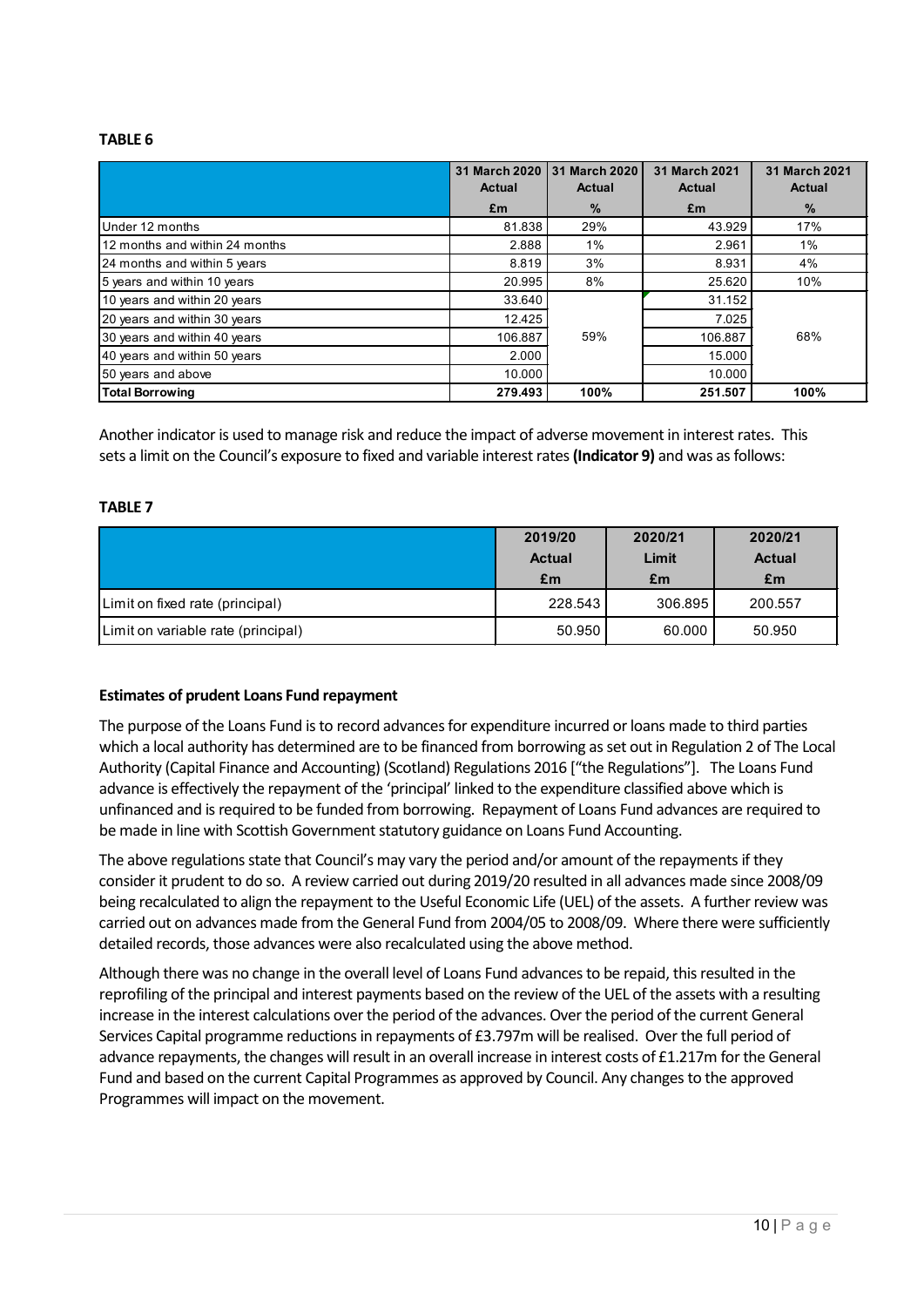| Year              | Opening<br><b>Balance</b><br>£m | <b>Advances to</b><br>GF<br>£m | <b>Advances to</b><br><b>HRA</b><br>£m | Repayment by<br><b>GF</b><br>£m | <b>Repayment by</b><br><b>HRA</b><br>£m | <b>Closing</b><br><b>Balance</b><br>£m |
|-------------------|---------------------------------|--------------------------------|----------------------------------------|---------------------------------|-----------------------------------------|----------------------------------------|
| 2020/21 Actual    | 309.450                         | 3.592                          | 15.003                                 | $-4.662$                        | $-3.832$                                | 319.551                                |
| 2021/22 - 25/26   | 319.551                         | 171.436                        | 186.131                                | $-23.790$                       | $-36.787$                               | 616.541                                |
| 2026/27 - 30/31   | 616.541                         | 8.448                          | 3.875                                  | $-27.270$                       | $-46.728$                               | 554.866                                |
| 2031/32 - 35/36   | 554.866                         | 0.000                          | 0.000                                  | $-33.639$                       | $-55.109$                               | 466.118                                |
| $2036/37 - 40/41$ | 466.118                         | 0.000                          | 0.000                                  | $-37.322$                       | $-60.434$                               | 368.362                                |
| $2041/42 - 45/46$ | 368.362                         | 0.000                          | 0.000                                  | $-39.864$                       | $-41.502$                               | 286.996                                |
| 2046/47 - 50/51   | 286.996                         | 0.000                          | 0.000                                  | $-46.009$                       | $-22.706$                               | 218.281                                |
| $2051/52 - 55/56$ | 218.281                         | 0.000                          | 0.000                                  | $-47.252$                       | $-24.462$                               | 146.567                                |
| $2056/57 - 60/61$ | 146.567                         | 0.000                          | 0.000                                  | $-36.503$                       | $-26.807$                               | 83.257                                 |
| $2061/62 - 65/66$ | 83.257                          | 0.000                          | 0.000                                  | $-35.331$                       | $-11.197$                               | 36.729                                 |
| 2066/67 & later   | 36.729                          | 0.000                          | 0.000                                  | $-36.729$                       | 0.000                                   | 0.000                                  |

The Authority's latest estimates of its Loans Fund account information are as follows:

### (e) Affordability Prudential Indicators (Prudential Indicators 10 - 12)

These Prudential Indicators assess the affordability of capital investment plans and provide an indication of the impact of capital investment plans on the Council's overall finances.

#### **Actual financing costs as a proportion of net revenue stream**

This indicator identifies the trend in the cost of capital (borrowing and other long-term obligation costs net of investment income) against the net revenue stream and is a measure of affordability for debt repayment. For 2020/21 the General Services ratio decreased largely as a result of the realignment of the loans fund advances repayments to be linked to the useful economic life of the assets. The rising ratio within the HRA is indicative of the significant capital investment programme as outlined in the Strategic Housing Investment Plan. Capital expenditure impacts on the revenue budget through financing charges so it is essential the Council ensures the financing costs remain affordable and do not constitute an excessive proportion of the revenue resources available. From a General Fund perspective, the Scottish Local Authority average was 6.94%, therefore demonstrating a prudent borrowing policy. For the HRA, the Scottish average was 22.68%. The level of loan charges is deemed prudent and affordable within the framework of the 30 year Housing business plan.

#### **TABLE 8**

| <b>Estimate of ratio of financing costs to net revenue stream</b> | 2019/20       | 2020/21         | 2020/21 |
|-------------------------------------------------------------------|---------------|-----------------|---------|
|                                                                   | <b>Actual</b> | <b>Estimate</b> | Actual  |
| <b>General Services</b>                                           | 4.5%          | $3.5\%$         | 3.0%    |
| <b>HRA</b>                                                        | 17.1%         | 18.5%           | 17.7%   |